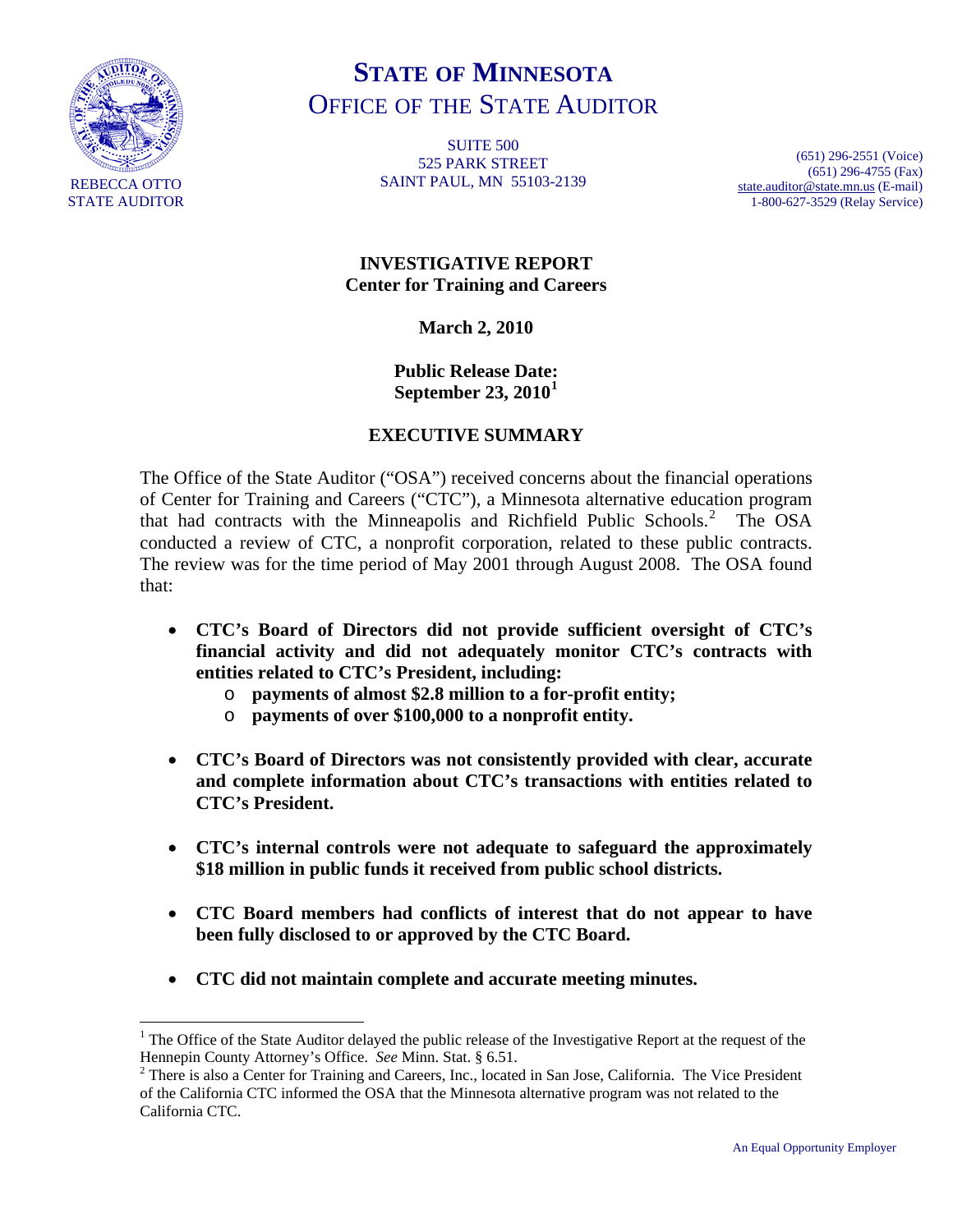#### **LEGISLATIVE RECOMMENDATIONS**

- **Require training for board members of contract alternative education programs.**
- **Require public school districts contracting with alternative education programs to perform fiscal oversight functions.**
- **Require the filing of management agreements for contract alternative education programs with the Minnesota Department of Education ("MDE") and the school districts contracting for alternative education programs.**
- **Subject contract alternative education programs to charter school conflict of interest requirements.**
- **Subject contract alternative education programs to charter school real property lease restrictions.**
- **Require audited financial statements of contract alternative education programs to be provided directly to MDE and to the school districts contracting for alternative education programs.**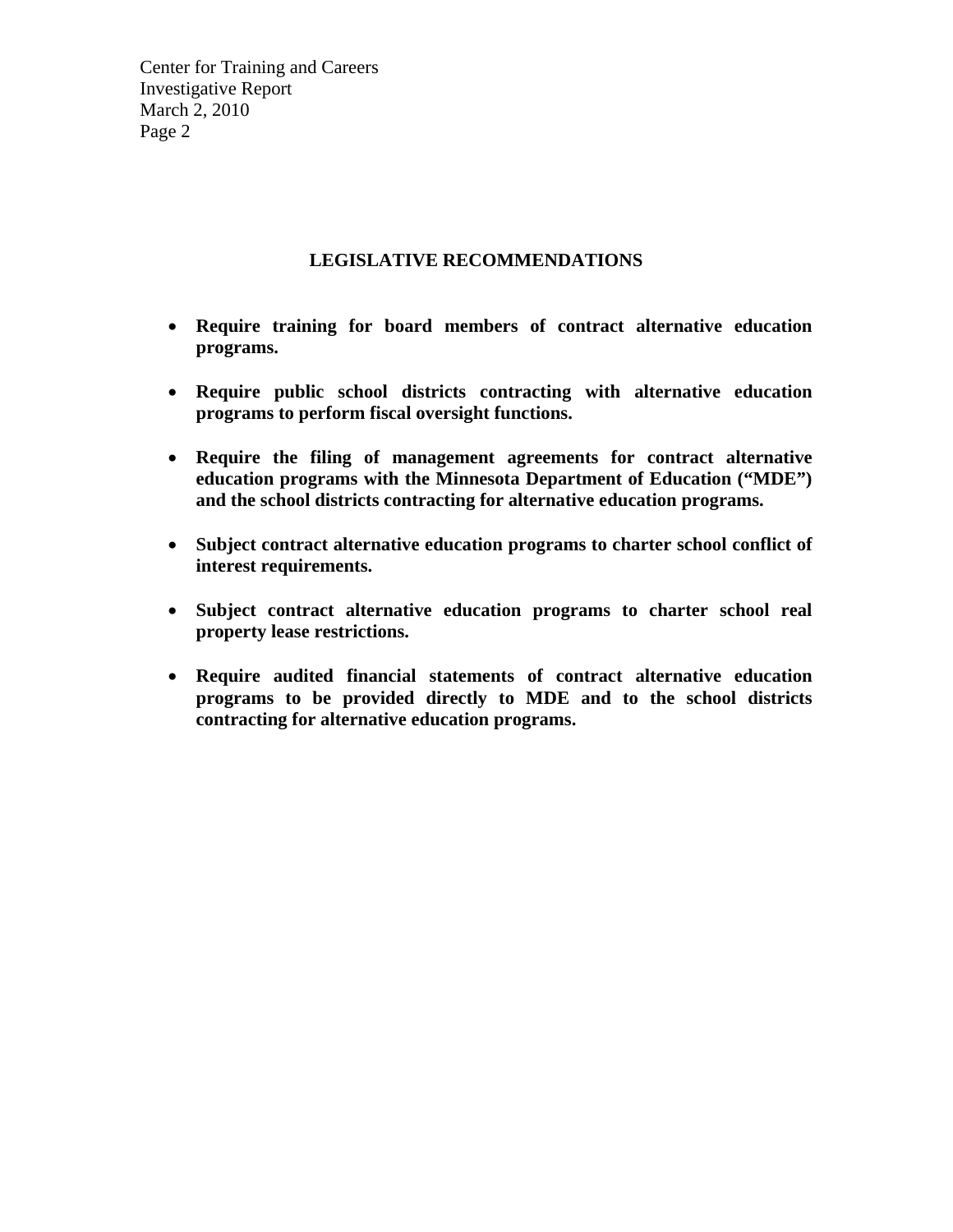#### **INVESTIGATIVE REPORT Center for Training and Careers**

## **March 2, 2010**

The Office of the State Auditor ("OSA") received concerns about the financial operations of Center for Training and Careers ("CTC"), a Minnesota alternative education program that had contracts with the Minneapolis and Richfield Public Schools.

The OSA conducted a review of CTC, a nonprofit corporation, and found that CTC's internal controls were not adequate to safeguard approximately \$18 million in public funds it received from public school districts during the time period of May 2001 through August 2008, to properly authorize its financial transactions, to accurately record its financial activity in the accounting records, or to conduct its financial activities in a reasonable and prudent manner.<sup>[3](#page-2-0)</sup>

This Report summarizes our findings and offers legislative recommendations for contract alternative education programs. In compliance with Minn. Stat. § 6.51, this Report is being filed with the Hennepin County Attorney to institute such proceedings as the law and the public interest require.

#### **Background**

Alternative education programs are designed to provide viable educational options for students who are experiencing difficulty in the traditional education system. The Minnesota Department of Education ("MDE") estimated that almost 140,000 students were served by more than 150 alternative programs during the 2007/2008 school year.<sup>[4](#page-2-1)</sup> Twenty-eight of the alternative programs were provided by nonpublic entities that contracted with public school districts to provide instructional services to at-risk students who met statutorily-defined graduation incentives criteria.<sup>[5](#page-2-2)</sup> Under Minnesota law, for each student enrolled in a contract alternative education program, the public school

<span id="page-2-0"></span> $3$  The OSA's authority to review the books, records, documents, and accounting procedures and practices of a vendor under a contract with a unit of local government or a vendor receiving any pass-through disbursement of public funds is found in Minn. Stat. § 16C.05, subd. 5. During its review of the public funds received by CTC, the OSA reviewed CTC documents and interviewed various former CTC employees, Board members, and vendors, and MDE and public school district personnel.

<span id="page-2-2"></span><http://education.state.mn.us/mdeprod/groups/Choice/documents/Announcement/030676.pdf>. [5](http://education.state.mn.us/mdeprod/groups/Choice/documents/Announcement/030676.pdf) *Id. See* Minn. Stat. § 124D.68, subds. 2 and 3(d).

<span id="page-2-1"></span><sup>&</sup>lt;sup>4</sup> See State Approved Alternative Programs Handbook (Revised Summer 2008) published by MDE, and available on MDE's website at: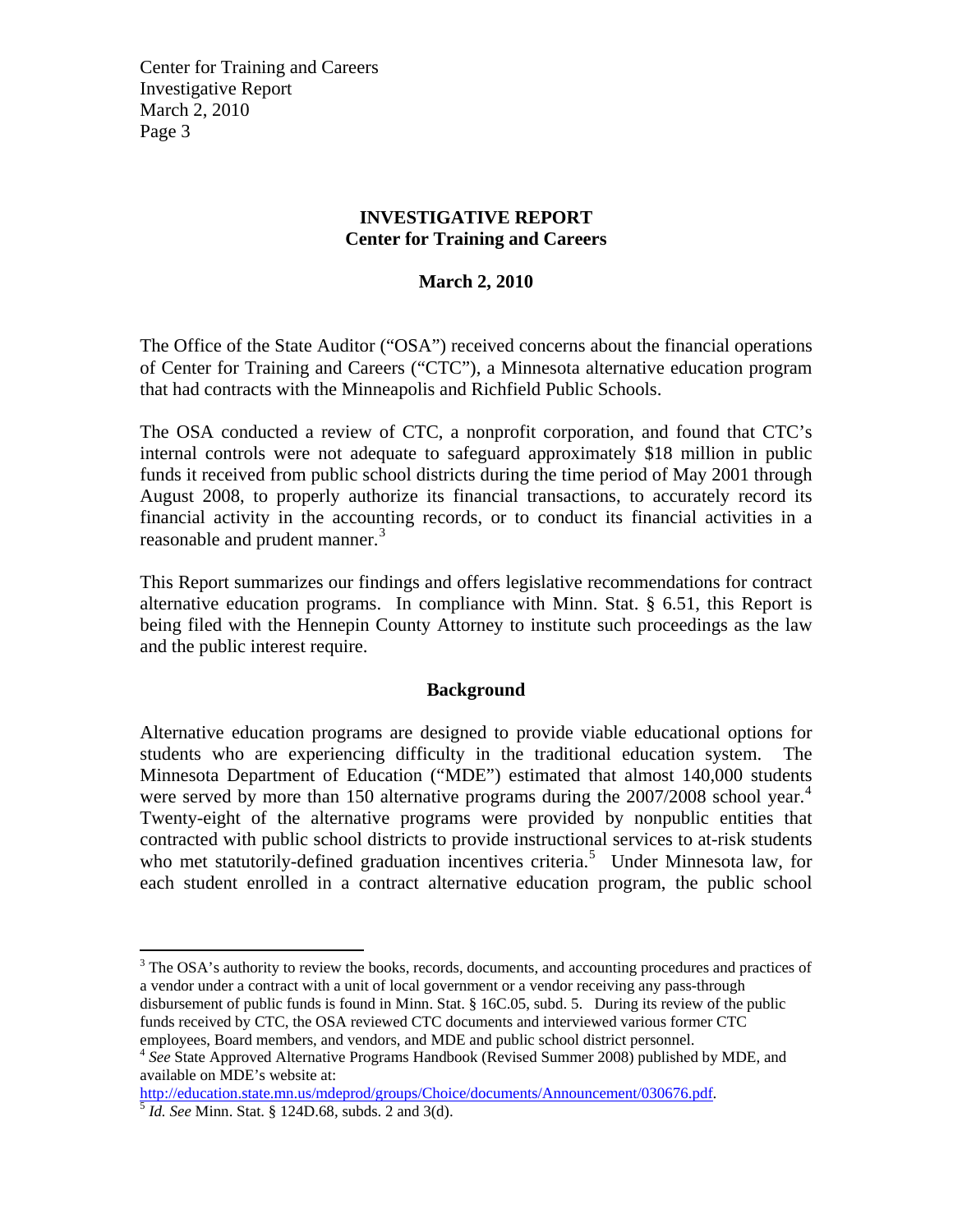district must provide the program with at least 95% of the available general education revenue for that student.<sup>[6](#page-3-0)</sup>

CTC was a contract alternative education program that operated from 2001 through January 22, 2009. CTC had contracts with the Minneapolis and Richfield Public Schools. At one point, CTC had two sites in Minneapolis (one on Lake Street and one on Nicollet Avenue) and one in Richfield.<sup>[7](#page-3-1)</sup>

#### **CTC – A Contract Alternative Education Program**

CTC was "a not for profit educational institution designed to provide school-to-work alternative education programming to Language minority students grades 9-12."[8](#page-3-2) The name of a pre-existing nonprofit organization, Center for Safe Schools and Communities, Inc. ("CFSS"), was changed to CTC in November 2000.<sup>[9](#page-3-3)</sup> Louis D. Gonzales ("Gonzales") was CFSS's President and incorporator, and became CTC's President.<sup>[10](#page-3-4)</sup>

According to CTC's By-Laws, CTC's Board of Directors was responsible for the "maintenance of the property, affairs and business of CTC, and advice as to the fiscal and program operations of CTC."<sup>[11](#page-3-5)</sup> Meetings of the Board were to be held monthly.<sup>12</sup> Officers of the non-profit corporation consisted of the President (who was also co-chair "in pertetua"  $[sic]$ ), the Chair, the Secretary, and the Treasurer.<sup>[13](#page-3-7)</sup>

<span id="page-3-0"></span><sup>6</sup> *See* Minn. Stat. § 124D.69, subd. 1. 7

<span id="page-3-1"></span> $\alpha$ <sup>7</sup> According to the Minneapolis Public Schools, the two Minneapolis sites were in operation at the same time for only about two months. As of June 30, 2006, CTC reported serving 293 students in Minneapolis and 150 students in Richfield. *See* CTC's 2006 Year-End Reports. The September 16, 2004, CTC Board meeting minutes reported that CTC had 496 students between the two sites.

 $8$  CTC By-Laws at 1.0 (May 1, 2001). See also CTC By-Laws (November 2000).

<span id="page-3-3"></span><span id="page-3-2"></span><sup>&</sup>lt;sup>9</sup> See Articles of Incorporation of Midwest Center for Safe Schools and Communities, filed with the Minnesota Secretary of State's Office ("SOS") on June 17, 1996; Amendment of Articles of Incorporation, filed with the SOS on June 25, 1997 (changing name to Center for Safe Schools & Communities, Inc.); Amendment of Articles of Incorporation, filed with the SOS on November 6, 2000, and Restated and Amended Articles of Incorporation of Center For Safe Schools and Communities, Inc., dated November 6, 2000, and filed with the Secretary of State's Office on February 7, 2001 (changing name to Center for Training and Careers, Inc.).

<span id="page-3-4"></span><sup>&</sup>lt;sup>10</sup> *See, e.g.*, Articles of Incorporation of Midwest Center for Safe Schools and Communities, Inc., (Gonzales is incorporator); Annual Registration Minnesota Nonprofit Corporation, filed with the SOS on November 6, 2000 (Gonzales is President of CFSS); Restated and Amended Articles of Incorporation of Center For Safe Schools and Communities, Inc., dated November 6, 2000, and filed with the SOS on February 7, 2001 (Gonzales is incorporator of CTC); Agreement Special School District No. 1 and CTC 2006-2008, and

<span id="page-3-5"></span>CTC Service Agreements with ISD 280 (Gonzales signed as President of CTC). 11 CTC By-Laws at 2.3 (May 1, 2001). *See also* Minn. Stat. § 317A.201 ("The business and affairs of a [nonprofit] must be managed by or under the direction of a board of directors.")

<span id="page-3-6"></span> $12$  CTC By-Laws at 2.4 (May 1, 2001).

<span id="page-3-7"></span><sup>&</sup>lt;sup>13</sup> CTC By-Laws at 2.1 and 3.0 (May 1, 2001).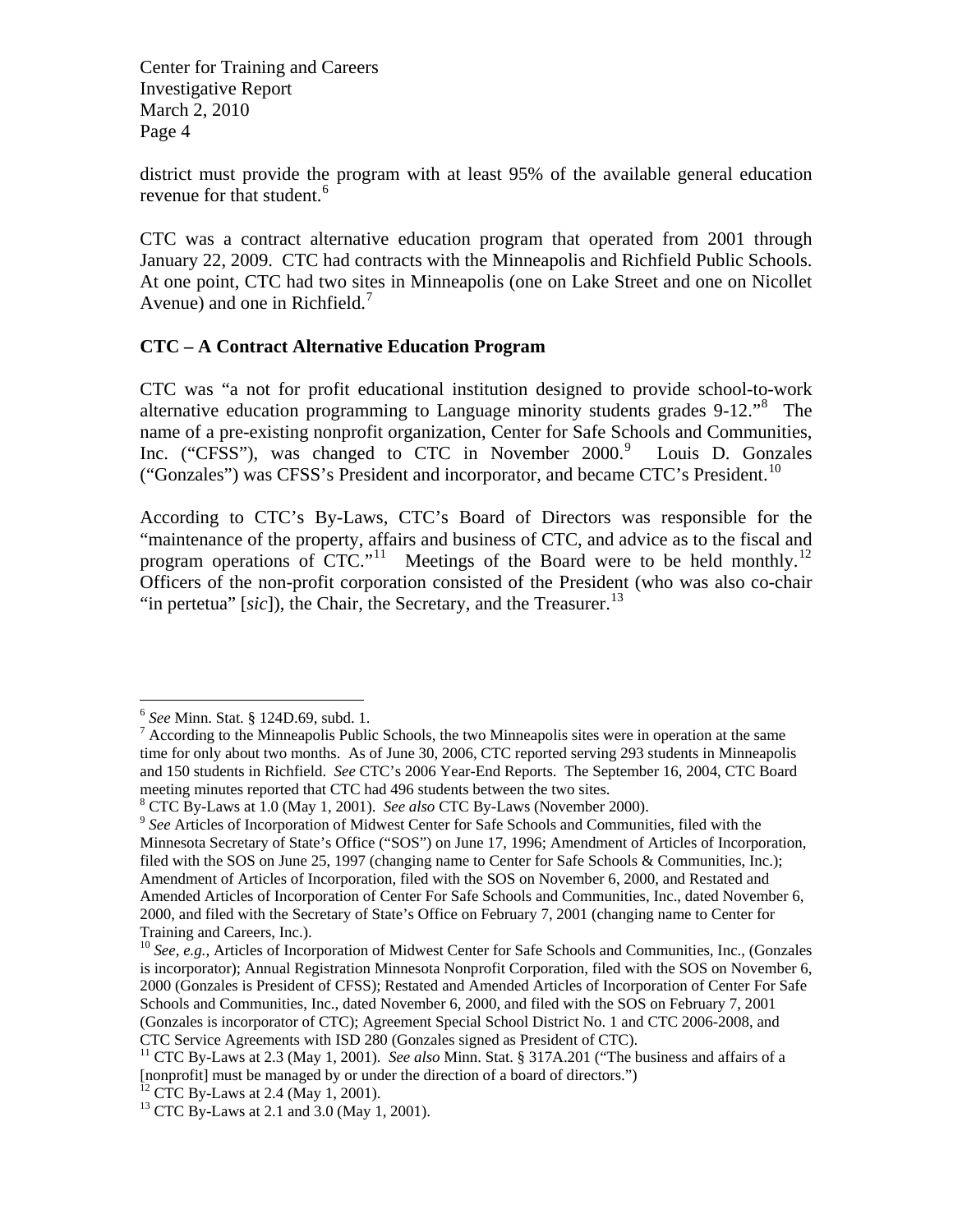In a letter dated December 10, 2008, CTC announced that, after receiving a request for information from MDE, CTC initiated an internal investigation of certain past financial transactions, "the results of which were a surprise and were reported to both [MDE] and the Richfield Police."[14](#page-4-0) According to the letter, CTC would close at the end of the semester, on January 22, 2009.

#### **CTC Contracts with Minneapolis Public Schools: Payments of Over \$13.5 Million**

From May 2001 through June 2008, Special School District No. 1, Minneapolis Public Schools, had contracts with CTC for educational services for students who were expelled or excluded from the Minneapolis Public Schools, or who were otherwise eligible to receive educational services in an alternative setting.<sup>[15](#page-4-1)</sup>

Under the contracts, the Minneapolis Public Schools paid CTC over \$13.5 million. The payments were based upon the average daily membership ("ADM") of students served by CTC, with adjustments to the monthly payments as necessary to reconcile the total amount paid to CTC with actual enrollment.<sup>[16](#page-4-2)</sup> Final payments were determined based upon final ADM counts provided by the State.<sup>[17](#page-4-3)</sup> The Minneapolis Public Schools charged CTC a fee for administrative expenses.<sup>[18](#page-4-4)</sup>

In the Spring of 2008, the Minneapolis Public Schools received concerns about CTC's financial practices. In a letter dated May 13, 2008, the Minneapolis Public Schools requested a meeting with Gonzales to review CTC's financial records for the past six years.<sup>[19](#page-4-5)</sup> In response, Gonzales sent the Minneapolis Public Schools a letter in which he described CTC's accounting practices as "impeccable."[20](#page-4-6)

When the contract between CTC and the Minneapolis Public Schools expired on June 30, 2008, the Minneapolis Public Schools chose not to offer a new contract to  $CTC<sup>21</sup>$  $CTC<sup>21</sup>$  $CTC<sup>21</sup>$ . The students were transferred to a program offered through Volunteers of America.

<span id="page-4-0"></span><sup>&</sup>lt;sup>14</sup> CTC filed a Notice of Intent to Dissolve with the SOS on December 8, 2008. The Richfield Police Department turned its file over to the OSA.<br><sup>15</sup> See, e.g., Agreement Special School District No. 1 and CTC 2003-2004 [I.A.

<span id="page-4-3"></span><span id="page-4-2"></span><span id="page-4-1"></span><sup>&</sup>lt;sup>16</sup> See, e.g., Agreement Special School District No. 1 and CTC 2006-2008  $\mathbf{\overline{q}}$  V and Exhibit 3.<br><sup>17</sup> For example, in September 2005, the Minneapolis Public Schools notified CTC that it would reduce future CTC payments to offset overpayments made during the 2004/2005 school year. *See* Letter dated September 8, 2005, from Mary Barrie (Minneapolis Public Schools) to Gonzales.

<sup>&</sup>lt;sup>18</sup> *See, e.g., Agreement Special School District No. 1 and CTC 2006-2008, Exhibit 4.* 

<span id="page-4-5"></span><span id="page-4-4"></span><sup>&</sup>lt;sup>19</sup> See Letter dated May 13, 2008, from Mary Barrie to Gonzales. The District's contract with CTC allowed the District access to review CTC's financial records during normal business hours for a period of six years.

<span id="page-4-6"></span><sup>&</sup>lt;sup>20</sup> *See* Letter dated May 15, 2008, from Gonzales to Mary Barrie.<br><sup>21</sup> *See* Letter dated June 12, 2008, from Mary Barrie to Gonzales.

<span id="page-4-7"></span>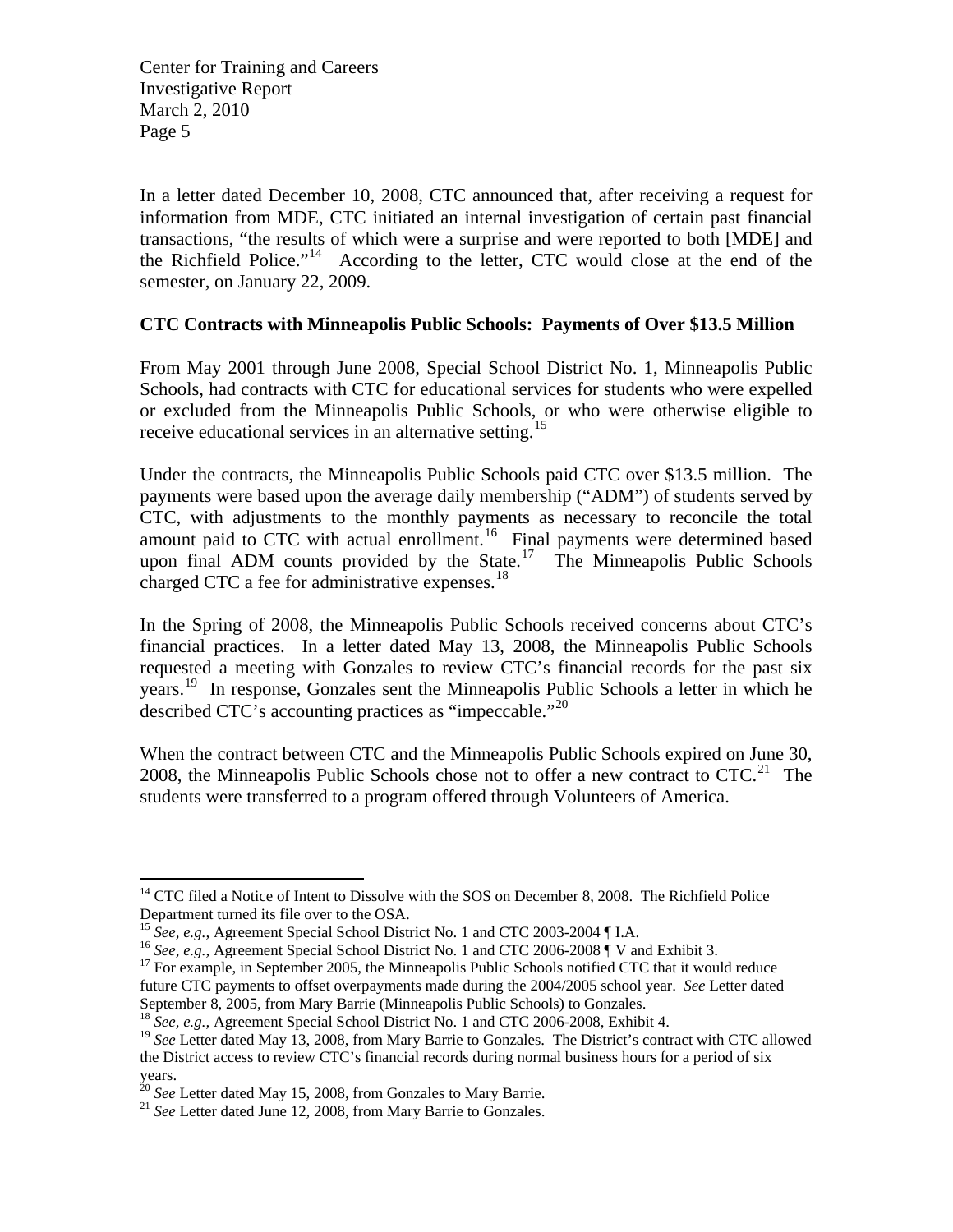## **CTC Contracts with Independent School District 280 – Richfield ("ISD 280"): Payments of Over \$4.5 Million**

ISD 280 entered into a Service Agreement with CTC on May 17, 2004, to provide educational services to students who had been expelled or excluded from ISD 280 schools, or who were otherwise eligible to receive educational services in an alternative setting.<sup>[22](#page-5-0)</sup> ISD 280 conducted a review of CTC in May 2005. ISD 280 recognized that 17 students were expected to graduate from CTC on June 8, 2005.<sup>[23](#page-5-1)</sup> ISD 280 also noted that previously identified issues, none of them related to CTC's finances, had either been addressed or developed into an acceptable plan for resolution.<sup>[24](#page-5-2)</sup> ISD 280 entered into a second Service Agreement with CTC on May 9, 2007, that continued until June 30, 2010, unless terminated earlier. $^{25}$  $^{25}$  $^{25}$ 

Under the agreements, ISD 280 paid CTC over \$4.5 million. ISD 280 paid CTC on a quarterly basis, using the prior year's weighted ADM.<sup>[26](#page-5-4)</sup> Under the Agreement, ISD 280 withheld 10% of the revenue to compensate for variations due to actual enrollment.<sup>27</sup> ISD 280 retained 5% of the basic education revenue as a management fee.

When CTC made the decision to close, ISD 280 terminated its agreement with CTC effective January 22, 2009.

## **MDE Reviews of CTC**

MDE conducted reviews of CTC's program and student counts. For example, one MDE audit of CTC's student count covered the time period of July 1, 2005, through June 30, 2006, and resulted in increased payments to CTC of \$4,075.79 in general education aid.<sup>[28](#page-5-6)</sup>

Similarly, in April 2007, MDE reported on its audit of CTC's curriculum, instructional methods, and teacher licensure.<sup>[29](#page-5-7)</sup> The audit found that a number of initiatives had been implemented to address concerns from a previous MDE audit.<sup>[30](#page-5-8)</sup> The audit also "found a number of strengths" in the program and noted that "[I]eadership is strong, consistent and

<span id="page-5-2"></span>

<span id="page-5-3"></span>

<span id="page-5-5"></span><span id="page-5-4"></span>

<span id="page-5-1"></span><span id="page-5-0"></span><sup>&</sup>lt;sup>22</sup> See Service Agreement ISD 280 and CTC 2004-2007, dated May 17, 2004.<br><sup>23</sup> See Letter dated May 13, 2005, from Superintendent of ISD 280 to Gonzales.<br><sup>24</sup> Id.<br><sup>25</sup> See Service Agreement ISD 280 and CTC 2007-2010, date using actual attendance data.

<span id="page-5-6"></span><sup>&</sup>lt;sup>28</sup> See Letter dated August 8, 2007, from MDE to Superintendent of ISD 280. The authority for the MDE audit is found in Minn. Stat. § 127A.41, subd. 3.

<span id="page-5-8"></span><span id="page-5-7"></span><sup>29</sup> *See* Letter dated April 25, 2007, from MDE to Superintendent of ISD 280. 30 *Id. See also* Letter dated March 14, 2005, from MDE to Gonzales.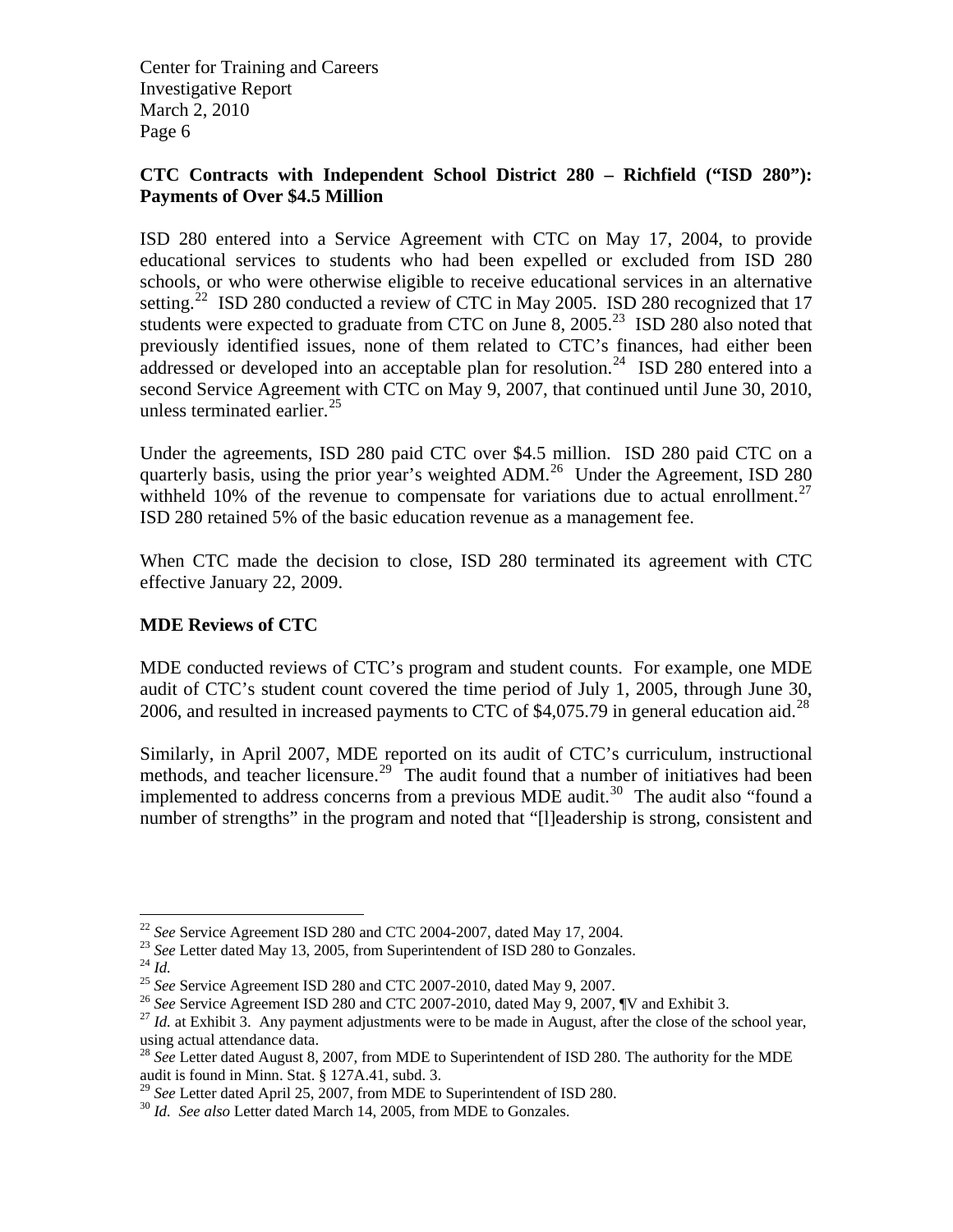$\overline{a}$ 

focused on student success." The program audit identified three key areas in need of improvement – none of them related to  $CTC$ 's finances.<sup>[31](#page-6-0)</sup>

In October 2008, the Director of CTC at the Richfield site received a letter from MDE requesting records for payments CTC made to a private, for-profit company operated by Gonzales.<sup>[32](#page-6-1)</sup> The CTC-Richfield Director found that many of the documents MDE had requested were missing.<sup>[33](#page-6-2)</sup>

On November 26, 2008, MDE sent a letter to the Office of the Legislative Auditor ("OLA"), reporting its review of a complaint it had received about CTC. The complaint alleged that Gonzales, as President of CTC, directed public funds to a separate entity operated by Gonzales. MDE reported that it also discovered CTC payments to a second nonprofit entity operated by Gonzales. On January 12, 2009, the OLA transferred the matter to the Office of the State Auditor ("OSA") after determining that CTC was paid through contracts with the Richfield and Minneapolis Public Schools.<sup>[34](#page-6-3)</sup>

<span id="page-6-0"></span> $31$  The three areas needing improvement were: 1) 14/36 continual learning plans required under Minn. Stat. § 124D.128 were missing, and others were not fully completed; 2) the development of a stronger attendance policy was recommended; and 3) a work experience program was strongly recommended.<br><sup>32</sup> See Email dated November 3, 2008 from CTC-Richfield Director to CTC Board members.

<span id="page-6-2"></span><span id="page-6-1"></span><sup>&</sup>lt;sup>33</sup> See Email dated November 3, 2008 from CTC-Richfield Director to CTC Board members.<br><sup>34</sup> The OSA has the authority to review school districts, their vendor contracts, and relevant vendor "books,

<span id="page-6-3"></span>records, documents, and accounting procedures and practices." *See* Minn. Stat. §§ 6.51 and 16C.05, subd. 5.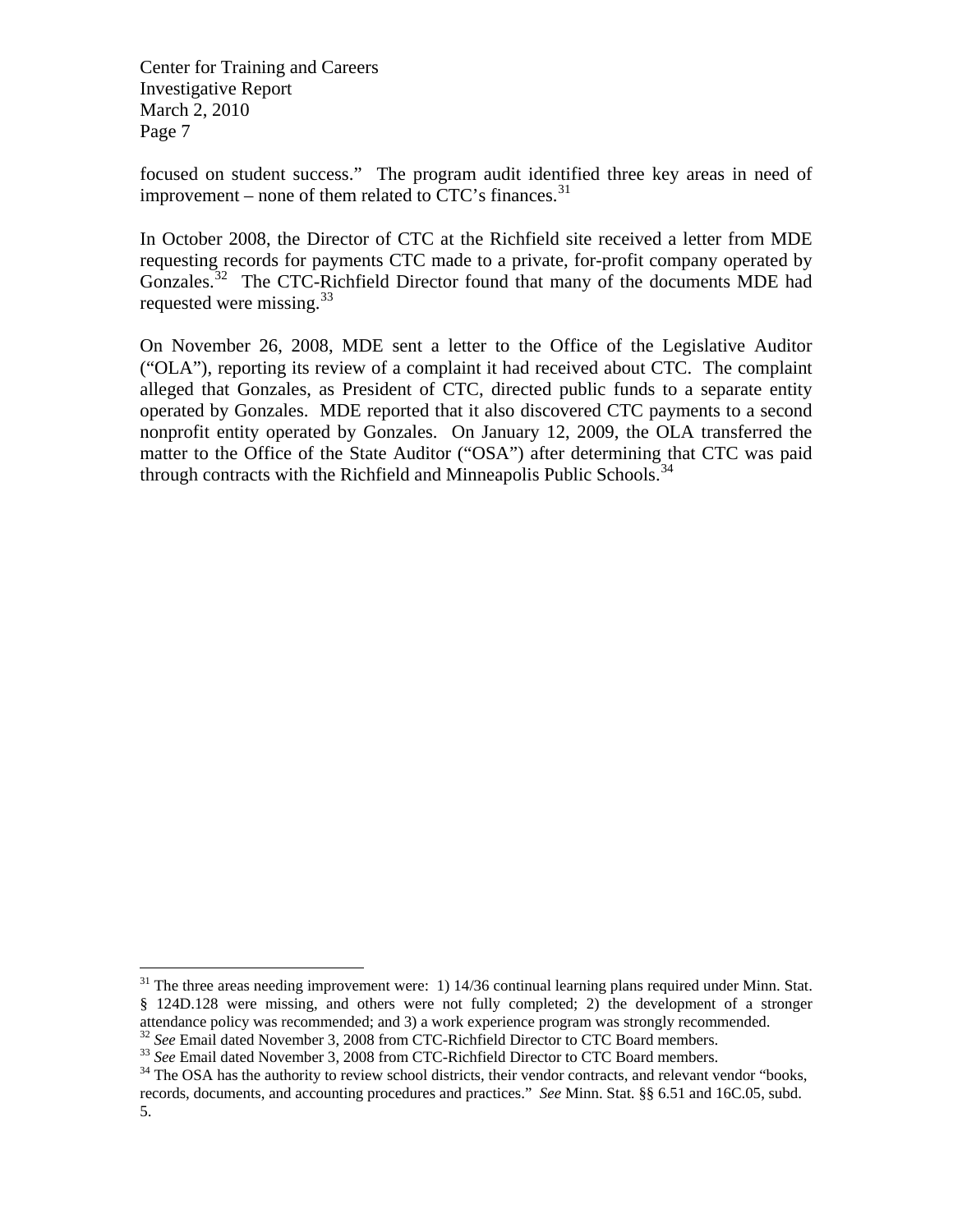$\overline{a}$ 

#### **Findings**

CTC, a nonprofit corporation, received approximately \$18 million of public funds during the time period of May 2001 through August 2008. This Report summarizes the OSA's findings from a review the OSA conducted of CTC. During its review, the OSA received the cooperation of former CTC Board members and employees contacted by the OSA.

#### **I. CTC's Board of Directors did not provide sufficient oversight of CTC's financial activity and did not adequately monitor CTC's contracts with entities related to CTC's President.**

According to CTC's By-Laws, CTC's Board of Directors was responsible for the "maintenance of the property, affairs and business of CTC, and advice as to the fiscal and program operations of CTC."<sup>[35](#page-7-0)</sup> The OSA found that the CTC Board did not adequately monitor CTC's contracts, expenditures, or financial transactions.

The CTC Board did not independently review and approve CTC expenditures. Instead, in a resolution dated July 1, 2001, signed by the CTC Board Chair, the CTC Board of Directors authorized Gonzales as signatory on behalf of CTC on any business transactions affecting CTC.

Effective April 1, 2003, CTC hired a private, for-profit company called Little Feathers Group ("LFG") to provide CTC with management services.<sup>[36](#page-7-1)</sup> In addition to being President of CTC, Gonzales was the President and CEO of LFG.<sup>[37](#page-7-2)</sup> LFG was an "S Corporation" so profits and losses flowed directly through to the owner(s).<sup>[38](#page-7-3)</sup> Based upon the OSA's review of CTC's cancelled checks, it appears CTC paid LFG almost \$2.8 million during the time period of April 15, 2003, through September 25, 2007.

The OSA received a draft version of the CTC-LFG agreement. The OSA also received two fully signed versions of the agreement containing different compensation provisions but the same signature page. In addition, the OSA received an amendment to the agreement signed by Gonzales as LFG's President and by CTC's Board Treasurer. The OSA reviewed CTC's Board meeting minutes and found no evidence that the full CTC Board approved all versions of the agreements.

<span id="page-7-0"></span><sup>35</sup> CTC By-Laws at 2.3 (May 1, 2001). *See also* Minn. Stat. § 317A.201 ("The business and affairs of a [nonprofit] must be managed by or under the direction of a board of directors.")

<span id="page-7-1"></span> $36$  Management Agreement between CTC and LFG at  $\P$  8.1. The contract was to continue until March 31, 2013. However, the contract appears to have ended in March 2007 when LFG employees were put on CTC's payroll.

<span id="page-7-2"></span><sup>&</sup>lt;sup>37</sup> See Articles of Incorporation of Little Feathers Group Corp., filed with the Minnesota Secretary of State's Office on August 1, 2002; 2006 Domestic Corporation Annual Renewal filed with the SOS (Gonzales identified as CEO of LFG); Amendment to contract between CTC and LFG dated June 20, 2003 (Gonzales identified as President of LFG). 38 *See* Mervin Winston, Ltd., letter to LFG dated May 17, 2006 (LFG is an S corporation). *See also* IRS

<span id="page-7-3"></span>website at: [http://www.irs.gov/businesses/small/article/0,,id=98263,00.html.](http://www.irs.gov/businesses/small/article/0,,id=98263,00.html)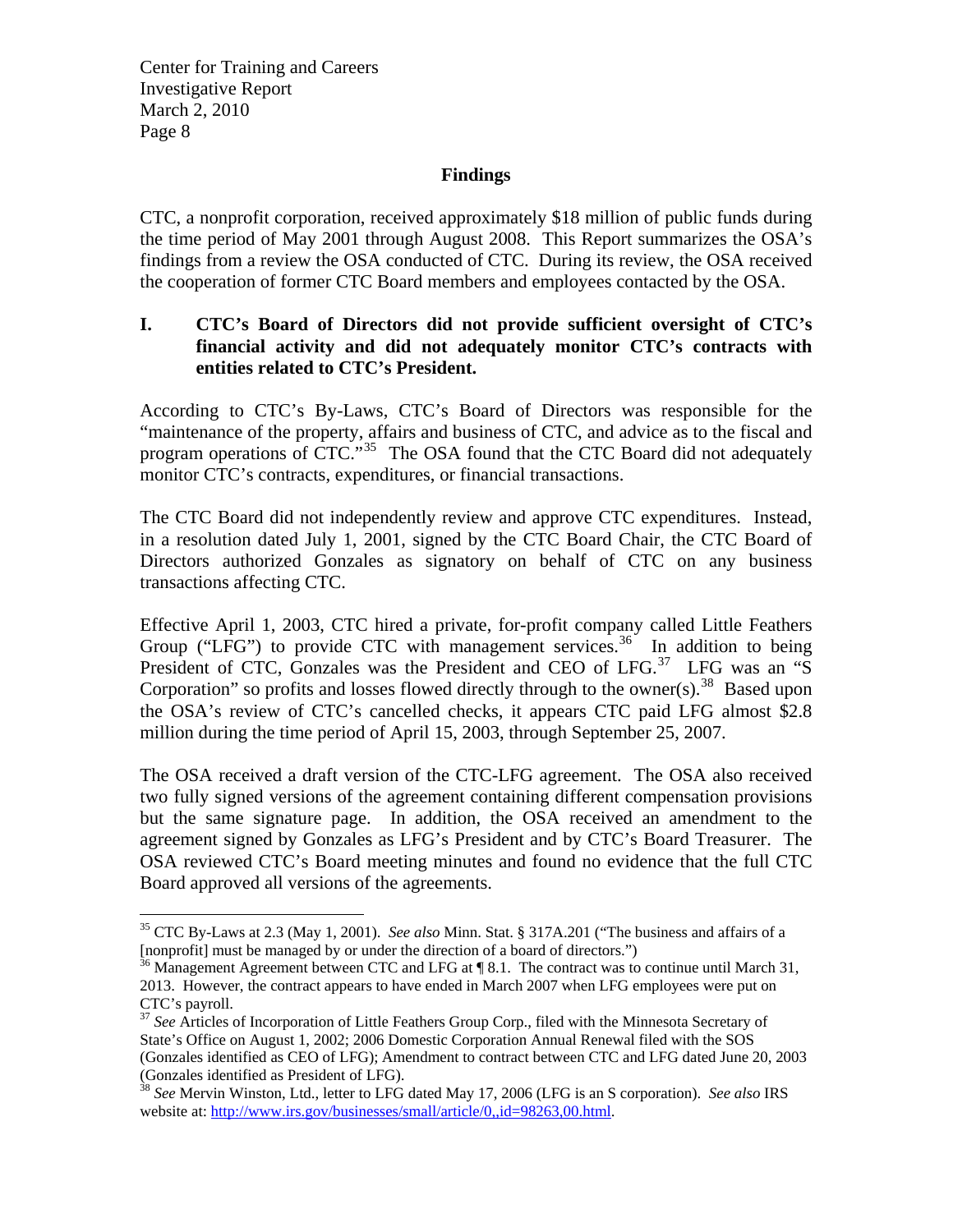$\overline{a}$ 

CTC did not adequately monitor its contract with LFG. In addition, in a resolution dated October 17, 2006, the CTC Board authorized Gonzales, as President of LFG, to continue as signatory on behalf of CTC on any business transactions affecting CTC.<sup>[39](#page-8-0)</sup>

CTC paid LFG for services under the CTC-LFG agreement and LFG invoices. However, based on our review, it appears CTC also paid directly for some of the same services. These CTC payments included more than \$91,500 to a consultant, over \$114,000 for grant writing and website development services, and payments for site directors. In effect, it appears that CTC paid for these services twice – once when it paid LFG for the services and again when CTC paid directly for the services.

In addition to being President of CTC and LFG, Gonzales was President of Center for Safe Schools and Communities, Inc. (CFSS), a nonprofit entity.<sup>[40](#page-8-1)</sup> CFSS's Articles of Incorporation were amended in November 2000 to change CFSS's name to  $CTC<sup>41</sup>$  $CTC<sup>41</sup>$  $CTC<sup>41</sup>$  Even though CFSS and CTC were the same entity, the OSA found that CTC entered into annual contracts with CFSS, and paid CFSS almost \$102,000 during the time period of April 9, 2003, through April 15, 2008.<sup>[42](#page-8-3)</sup> The OSA found no evidence in the Board meeting minutes that these contracts were disclosed to or approved by CTC's Board.<sup>[43](#page-8-4)</sup>

## **II. CTC's Board was not consistently provided with clear, accurate and complete information about CTC's transactions with entities related to CTC's President.**

Generally accepted accounting principles require the disclosure of material related party transactions and certain control relationships.[44](#page-8-5) Related party transactions include transactions between an entity and its principal owners, management, or members of their immediate families, or transactions between affiliates.<sup>[45](#page-8-6)</sup> The disclosure of these transactions is important, in part, due to the instances of fraudulent financial reporting

<span id="page-8-0"></span> $39$  According to the Minutes for the October 19, 2006, CTC Board meeting, the vote to pass the resolution was unanimous.<br><sup>40</sup> See Annual Registration Minnesota Nonprofit Corporation, filed with the SOS on November 6, 2000.

<span id="page-8-2"></span><span id="page-8-1"></span><sup>&</sup>lt;sup>41</sup> See Amendment of Articles of Incorporation, filed with the SOS on November 6, 2000, and Restated and Amended Articles of Incorporation of Center For Safe Schools and Communities, Inc., dated November 6, 2000, and filed with the Secretary of State's Office on February 7, 2001 (changing name to Center for Training and Careers, Inc.). As a result, the EIN for CFSS and CTC was the same. *See, e.g.,* IRS letters dated December 28, 2000, and May 24, 2001.

<span id="page-8-3"></span><sup>&</sup>lt;sup>42</sup> \$63,181.33 from the CTC-Minneapolis checking account; \$38,804.33 from the CTC-Richfield checking account.

<span id="page-8-4"></span><sup>&</sup>lt;sup>43</sup> One of the CTC-CFSS contracts appears to be signed by the CTC Board Chair. She informed the OSA that the signature on the contract was not her signature.

<span id="page-8-6"></span><span id="page-8-5"></span><sup>44</sup> *See* Accounting and Auditing for Related Parties and Related Party Transactions: A Toolkit for Accountants and Auditors (December 2001), prepared by the Staff of the American Institute of Certified Public Accountants (hereinafter "AICPA Toolkit"), available on AICPA's website: http://fvs.aicpa.org. 45 *Id.* at page 7. *See also* FASB Statement No. 57 (Related Party Disclosures). Related party transactions are not presumed to be carried out on an arm's length basis. AICPA Toolkit at page 8.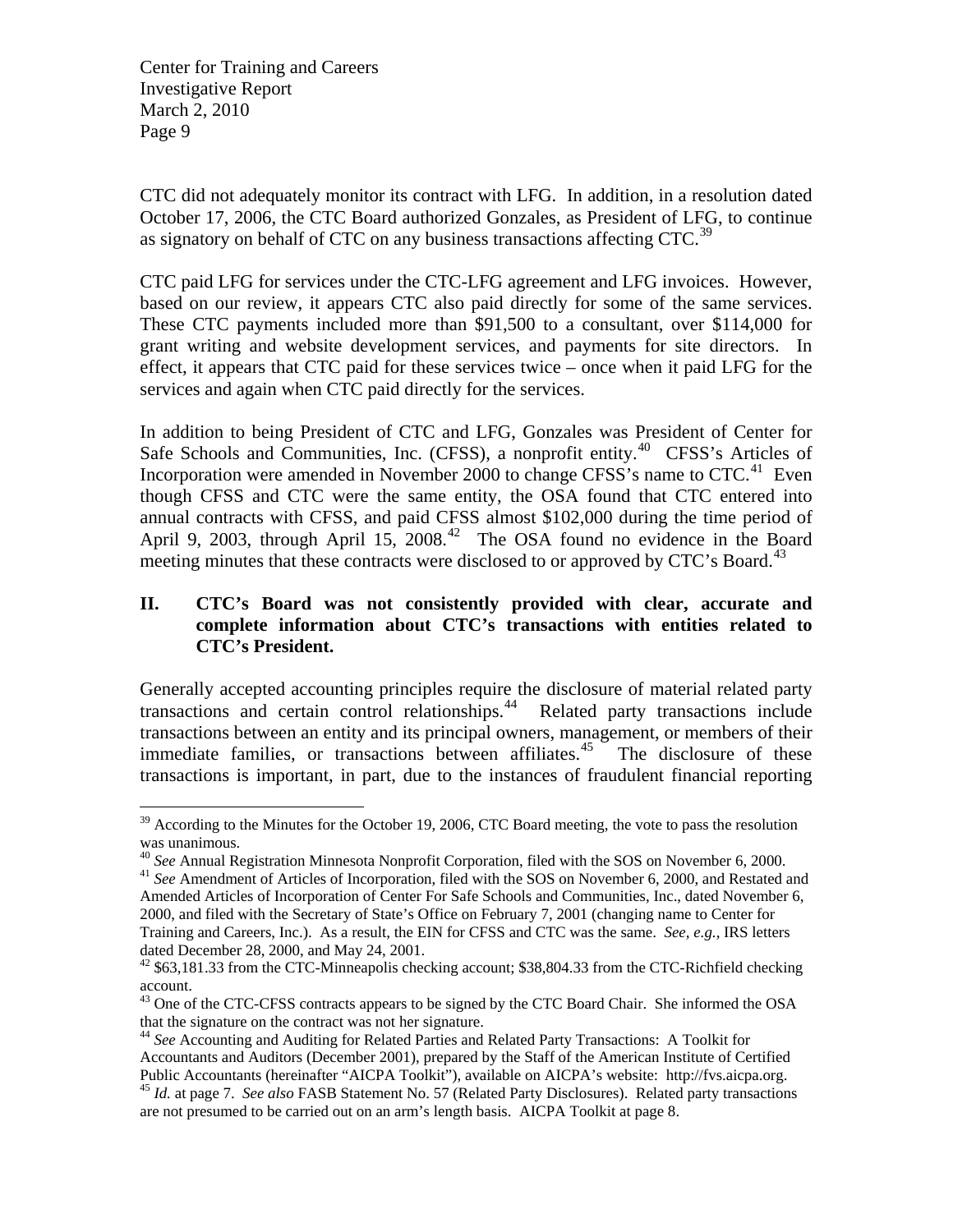and misappropriation of assets that have been facilitated by the use of an undisclosed related party. Related parties, such as controlled entities, officers or management, can execute transactions that can defraud the entity by transferring funds to conduit related parties, and ultimately to the perpetrators.<sup>[46](#page-9-0)</sup>

Beginning with the 2003-2004 school year, CTC had annual financial audits performed by independent auditing firms.<sup>[47](#page-9-1)</sup> The audits disclosed related party transactions with an educational management company.[48](#page-9-2) However, the amounts disclosed in CTC's related party notes, which are part of CTC's Financial Statements, for the 2003-2006 school years under-reported CTC's actual payments to LFG, based upon the OSA's review of CTC's checks to LFG. In addition, the related party notes for the 2003-2006 school years did not include CTC payments to CFSS.

The OSA also found that the CTC Board was not consistently provided with the audits performed by the independent auditing firms. For example, a bound 2005 Year End and Audit Report purportedly contained the audited Financial Statements for CTC-Minneapolis for the  $2004-2005$  school year.<sup>[49](#page-9-3)</sup> However, the page from the Financial Statements showing the related party note was not included in the Report.<sup>[50](#page-9-4)</sup> In addition, the page numbers on the audited Financial Statements had been removed and the Table of Contents, that would have disclosed that a page was missing from the Financial Statements, had been replaced with a different Table of Contents.<sup>[51](#page-9-5)</sup>

It appears the CTC Board was not given CTC's 2003-2004 audited Financial Statements.<sup>[52](#page-9-6)</sup> The OSA observed that the pages showing the related party note and the Table of Contents were removed from the copy of CTC's 2003-2004 audited Financial Statements the Minneapolis Public Schools provided to the OSA.<sup>[53](#page-9-7)</sup>

<span id="page-9-0"></span><sup>46</sup> AICPA Toolkit at page 5.

<span id="page-9-1"></span><sup>&</sup>lt;sup>47</sup> CTC's fiscal year ended on June 30. One firm performed CTC's year-end audits for the 2003-2004, 2004-2005, and 2005-2006 school years. A different firm performed CTC's year-end audits for the 2006- 2007 and 2007-2008 school years.

<span id="page-9-2"></span><sup>&</sup>lt;sup>48</sup> The related party transactions reported in the audits are divided into categories of services allegedly provided by LFG.

<span id="page-9-3"></span><sup>&</sup>lt;sup>49</sup> The OSA obtained the bound 2005 Year End and Audit Report from one of CTC's former Board members. CTC's outside accountants also had a bound copy of the Report.<br><sup>50</sup> The removed related party note reported related party transactions of \$394,871. CTC's Financial

<span id="page-9-4"></span>Statements as of June 30, 2005, page 9, note 8.

<span id="page-9-5"></span><sup>&</sup>lt;sup>51</sup> During the OSA's review of CTC's files, the OSA found the original, bound 2004-2005 audited Financial Statements. The OSA also found a copy of the audited Financial Statements containing "white out" on the page numbers.

<span id="page-9-6"></span> $52$  The Report of Independent Auditors for CTC's audited Financial Statements as of June 30, 2004, was dated February 16, 2005. The February 17, 2005, CTC Board Meeting Minutes stated the "2003/2004 audits have not been closed." The March 24, 2005 CTC Board Meeting Minutes stated the "2003/2004 audit report will be on file for review."

<span id="page-9-7"></span><sup>&</sup>lt;sup>53</sup> The removed related party note reported related party transactions of \$747,330. CTC's Financial Statements as of June 30, 2004, page 8, note 7. CTC's contract with the Minneapolis Public Schools for the 2003-2004 school year required CTC to submit a copy of its annual audit to the school district. *See*  Agreement Special School District No. 1 and CTC 2003-2004 ¶ III.D.2.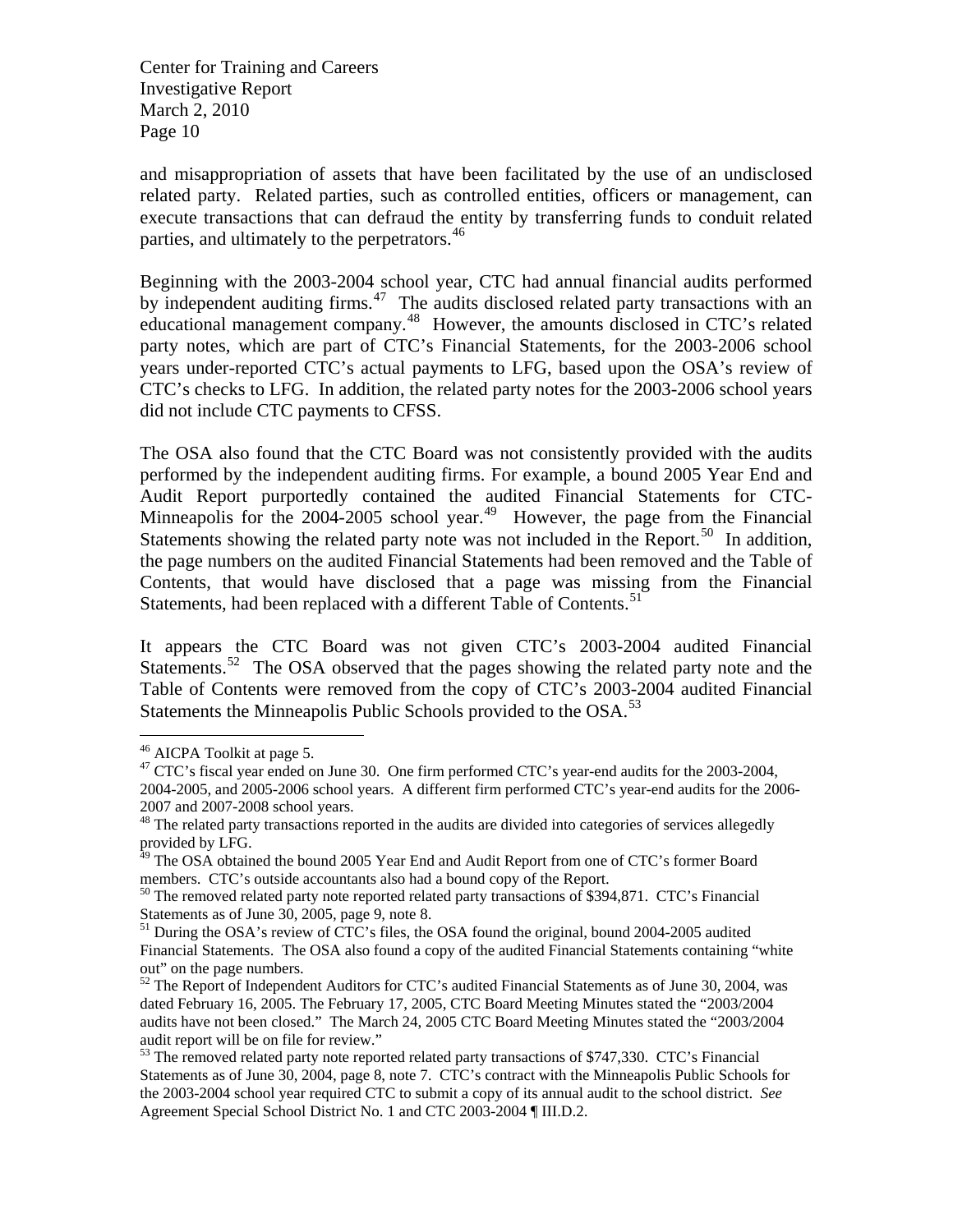CTC also used the services of an outside firm for accounting services. However, the CTC Board was not regularly provided with the monthly financial information prepared by CTC's outside accountants.

## **III. CTC's internal controls were not adequate to safeguard the approximately \$18 million in public funds it received from public school districts.**

The CTC Board and CTC's management were responsible for establishing and maintaining internal controls. This responsibility includes internal controls over the various accounting cycles, the fair presentation of the financial statements and related notes, and the accuracy and completeness of all financial records and related information. Adequate segregation of duties is a key internal control in an organization's accounting system.

CTC failed to establish the most basic internal controls needed to safeguard the public funds it received. During its review, the OSA observed the following:

• CTC did not adequately segregate duties.

- $\bullet$  CTC checks had only one signature regardless of the amount.<sup>[54](#page-10-0)</sup>
- The LFG employee who worked on LFG's invoices also signed many of CTC's checks made payable to LFG.
- At times, Gonzales signed CTC checks made payable to his related party entities.
- Related party transactions were under-reported for the 2003-2006 school years on CTC's audited Financial Statements.
- In at least one instance, CTC's federal tax Form 1099s did not appear to match the payments made to an independent contractor.
- Receipts, invoices, or other supporting documentation were not maintained for all CTC transactions.
- CTC did not maintain adequate documentation for loans it received from and repaid to Gonzales.

<span id="page-10-0"></span> $54$  The Management Letter for the audit of CTC's Financial Statements for the year ended June 30, 2007, dated January 11, 2008, contained an audit comment about CTC's check signing procedures and recommended that checks written over a predetermined amount require two signatures. Prior audits did not contain a similar comment or recommendation. In 2008, a second signature was added to some of CTC's checks.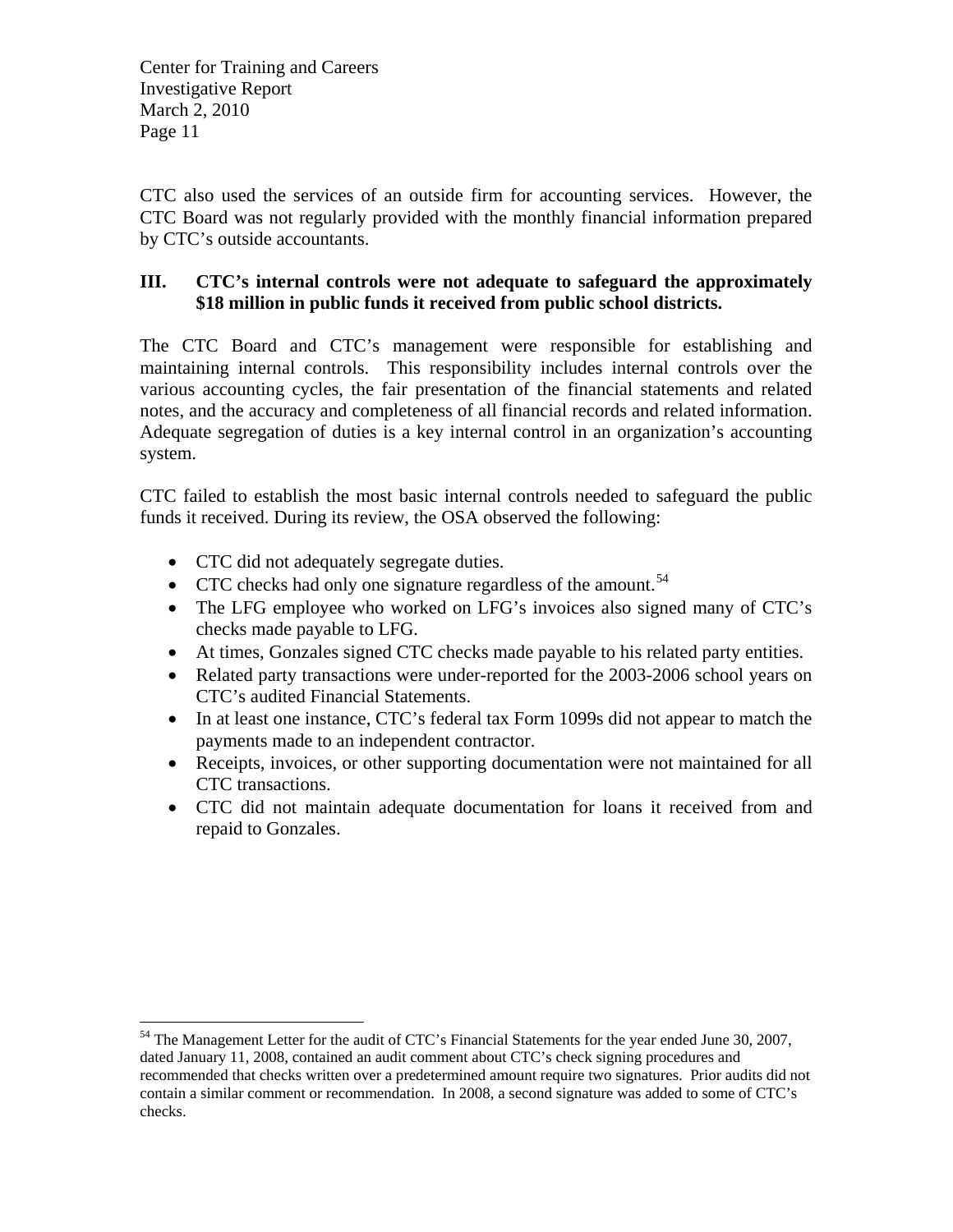## **IV. CTC Board members had conflicts of interest that do not appear to have been fully disclosed to or approved by the CTC Board.**

Under the Minnesota Nonprofit Corporation Act, board members may have a direct financial interest in the nonprofit's contracts, as long as the material facts of the interest are fully disclosed to the board and the contract is approved by a majority in good faith.<sup>[55](#page-11-0)</sup> The OSA found that certain CTC Board members appear to have had financial interests in CTC contracts. For example:

- A Board member who served from 2001 through 2008, and served at various times as the Chair and Treasurer, was CTC's medical insurance broker. Various CTC Year-End Reports claimed that the Board member waived commissions ranging from \$2,500 to \$13,000.<sup>[56](#page-11-1)</sup> The Board member told the OSA that the commissions were not, and could not be waived, and that the yearly commissions were less than \$13,000. According to the Board member, CTC would have paid the same amount for its medical insurance even if the commissions could have been waived.
- A family member of the person who served as Board Treasurer from 2001 through 2006 owned the Lake Street property leased by  $CTC$ <sup>[57](#page-11-2)</sup>. The Board was aware of the family member's ownership of the property.<sup>[58](#page-11-3)</sup> However, the Board did not approve in advance changes made in the Lake Street lease that were beneficial to the landlord.
- A Board member who served from 2001 through 2007 worked in commercial real estate and assisted CTC with finding properties for its schools. While the Board member told the OSA he twice waived his portion of commissions for this work, he could not waive the portion of the commissions that went to his firm. The OSA found no evidence in the Board meeting minutes that the Board discussed these compensation issues.
- A Board member who served from March 2005 through 2008, and served as Board Chair, worked with a group that brokered telecommunication services.

<span id="page-11-1"></span><span id="page-11-0"></span><sup>&</sup>lt;sup>55</sup> *See* Minn. Stat. § 317A.255, subd. 1.<br><sup>56</sup> CTC's 2006 Year-End Report to the Minneapolis Public School District stated that the Board member waived commissions of approximately \$2,500 per year. CTC's 2006 Year-End Report to ISD 280 claimed that the Board member waived commissions of approximately \$5,000 per year. CTC's 2006–2007 Year-End Report and 2007–2008 Year-End Report to ISD 280 claimed that the Board member waived commissions of approximately \$13,000 per year.

<span id="page-11-2"></span> $57$  The Treasurer told the OSA that he had an unwritten  $1/3$  interest in the property. Charter schools are generally prohibited from entering a lease of real property with a related party or an immediate relative. *See* Minn. Stat. § 124D.10, subd. 23a.<br><sup>58</sup> It is unclear to the OSA whether the Board was aware of the Treasurer's purported interest in the

<span id="page-11-3"></span>property.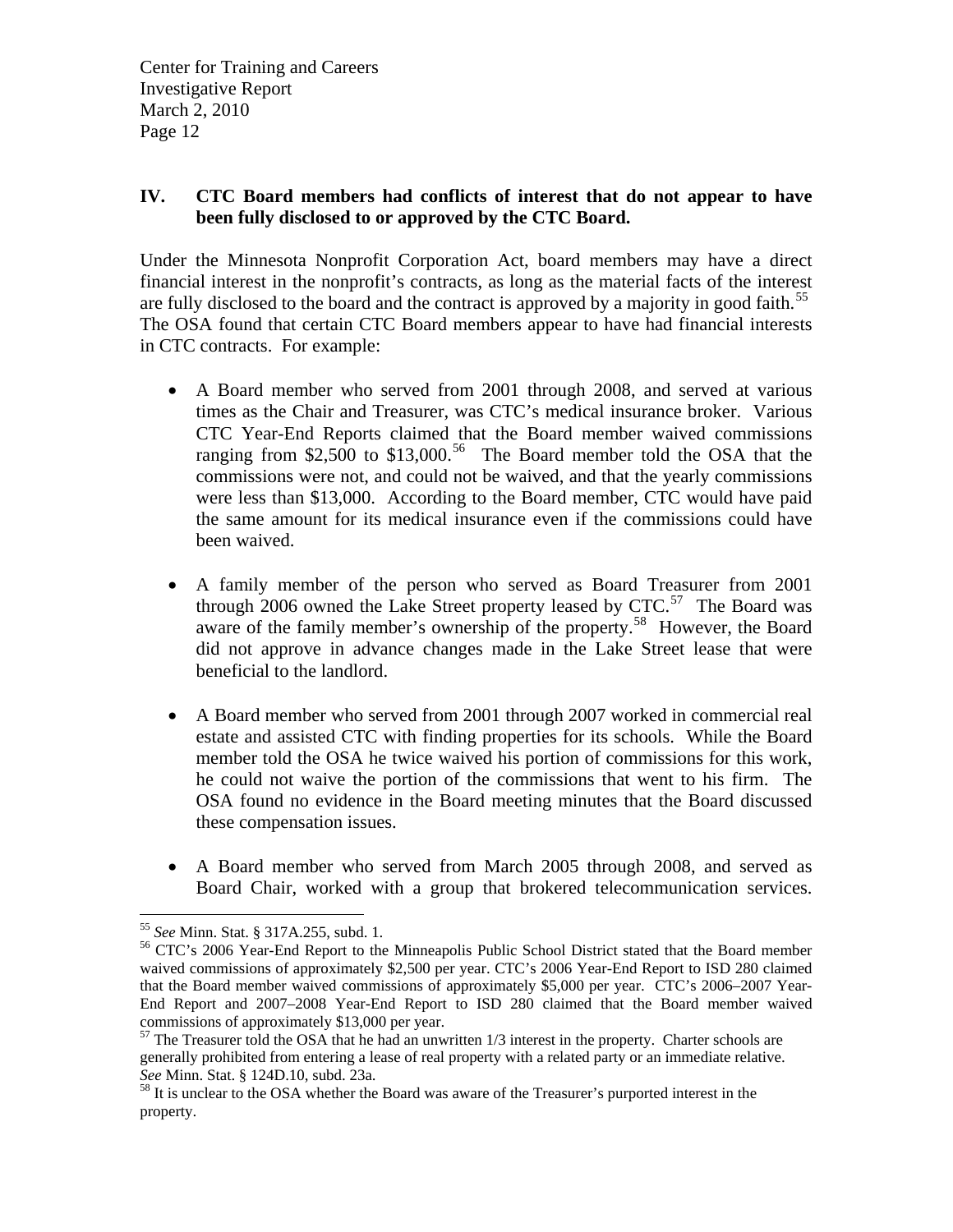$\overline{a}$ 

CTC paid the Board member's business for services. The OSA found no evidence in the Board meeting minutes that the Board discussed this interest or approved these contracts.

 A Board member who served from September 2006 through 2008 was introduced to the Board as the owner and publisher of a news outlet. CTC paid the news outlet for advertising. The OSA found no evidence in the Board meeting minutes that the Board discussed this interest or approved these payments.

#### **V. CTC did not maintain complete and accurate meeting minutes.**

The OSA obtained CTC Board meeting minutes.<sup>[59](#page-12-0)</sup> The OSA also received notes and meeting minutes from CTC Executive Board members who attended the meetings.

CTC failed to maintain complete meeting minutes. For example, the OSA was provided with a document stating there was no CTC Board meeting in December 2006, due to holiday commitments of the CTC Board. However, the OSA obtained copies of the agenda and meeting minutes for a CTC Board meeting held on December 21, 2006, from members of CTC's Board. The OSA received no meeting minutes for several CTC Board meetings, including any meetings that occurred in June, July, August, September, November, or December 2007.

The OSA compared the meeting minutes, the Board members' notes, and the signed CTC-LFG agreements. The OSA found discrepancies leading the OSA to question the accuracy of CTC's meeting minutes.

<span id="page-12-0"></span><sup>&</sup>lt;sup>59</sup> The OSA received CTC's meeting minutes from the OLA and from former CTC Board members. The OSA also received minutes of four CTC Board meetings from the Minneapolis Public Schools.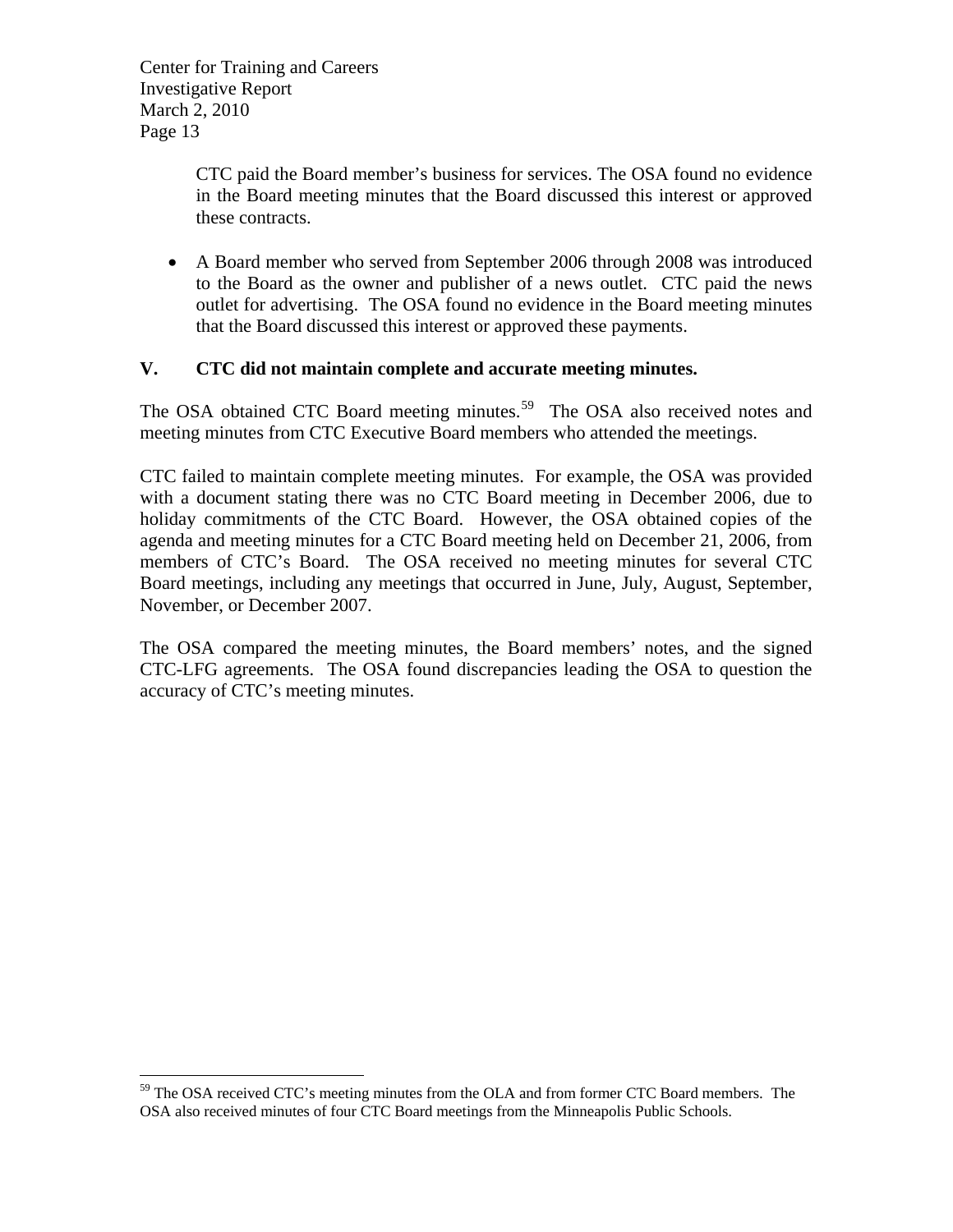#### **Legislative Recommendations for Contract Alternative Education Programs**

The OSA recommends that the legislature make statutory changes for contract alternative education programs to ensure the proper handling of public funds received by contract alternative programs. More specifically, we recommend that contract alternative education programs be held to some of the same standards as charter schools.

## **Require Training for Board Members of Contract Alternative Education Programs**

and practices, and financial management.<sup>61</sup> Independent school district board members are required to receive training in school finance and management.<sup>[60](#page-13-0)</sup> Similarly, charter school board members must attend training on board governance, the board's role and responsibilities, employment policies

The OSA recommends that contract alternative education programs be required to attend training on board governance, the board's role and responsibilities, employment policies and practices, and financial management.

## **Require Public School Districts Contracting With Alternative Education Programs to Perform Fiscal Oversight Functions**

Charter schools are required to have an approved entity serve as an authorizer to oversee the school's academic and fiscal performance. $62$  The OSA recommends that a public school district contracting with an alternative program be required to perform the fiscal oversight functions of a charter school authorizer.

### **Require the Filing of Management Agreements for Contract Alternative Education Programs with MDE and the School Districts Contracting for Alternative Education Programs**

Minnesota charter schools are required to provide MDE annually with a copy of any agreements for corporate management services.<sup>[63](#page-13-2)</sup>

The OSA recommends that contract alternative education programs be required to annually provide a copy of any agreements for corporate management services to MDE and to any public school districts with whom they contract.

<sup>&</sup>lt;sup>60</sup> See Minn. Stat. § 123B.09, subd. 2.

<span id="page-13-1"></span><span id="page-13-0"></span><sup>61</sup> *See Minn. Stat.* § 124D.10, subd. 4(f).<br><sup>62</sup> *See generally Minn. Stat.* § 124D.10. <sup>63</sup> *See Minn. Stat.* § 124D.10, subd. 6a(b).

<span id="page-13-2"></span>